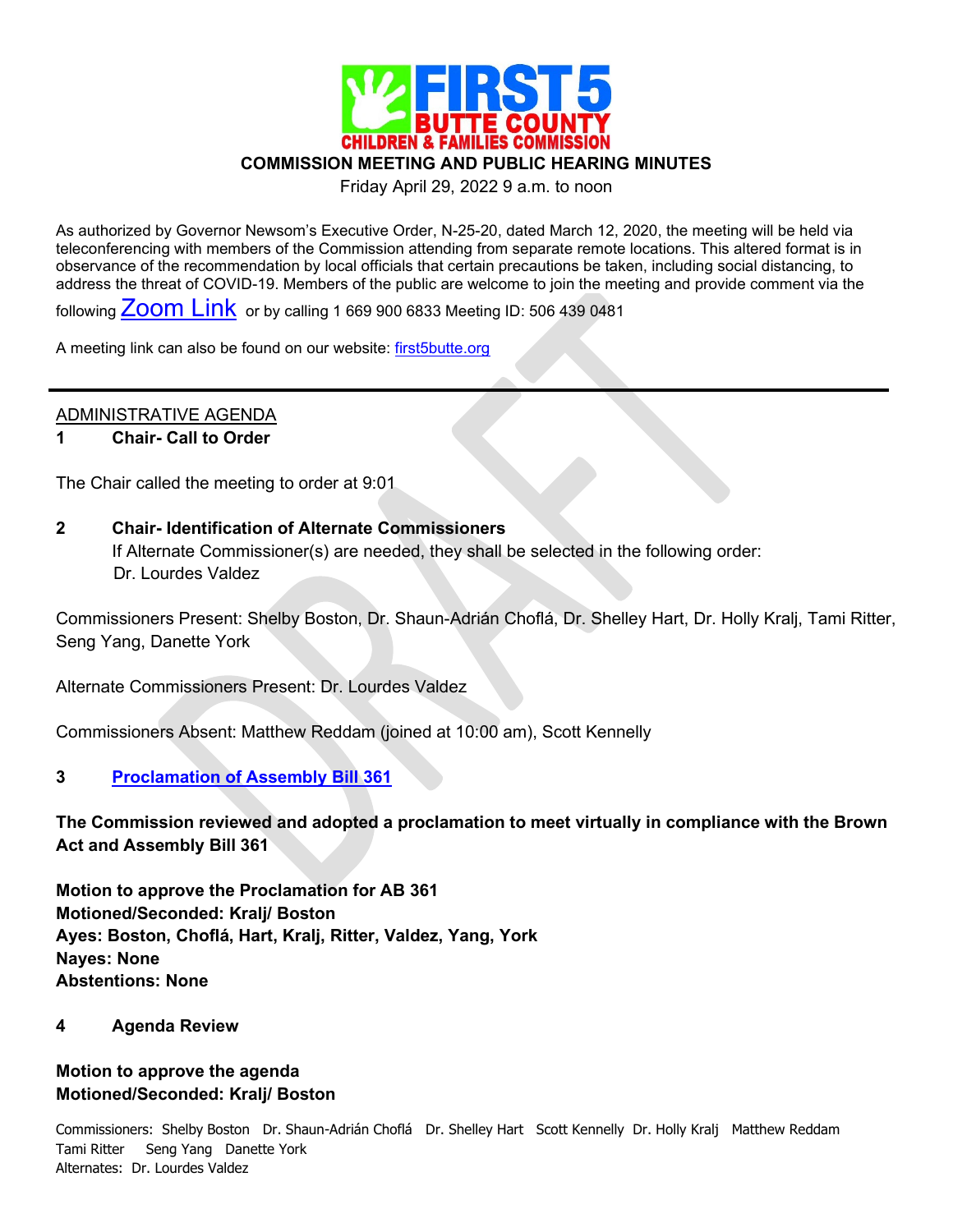## **5 Public Comment**

*Public Comment allows members of the public to comment generally on matters within the Commission's purview but are not on the agenda. Members of the public may address the Commission for up to three minutes. The Commission cannot take action on any matter not listed on the agenda, but may provide staff direction.*

Michelle Lucero, Senior Director of Child Development Programs and Services- Butte County Office of Education, introduced Michelle Davis as the newly hired Local Childcare Planning Council Coordinator. Lucero shared information about Universal Pre-Kindergarten (UPK): by year 2025/26, all four year olds, regardless of income or other demographic, will be able to access transitional kindergarten. BCOE is working with local education agencies and charter schools to support planning. Each district is responsible for developing a plan and seeking community input. The goal is to develop transitional kindergarten programs to serve and meet the needs of children, and also to work with community partners in the expansion and access to transitional kindergarten in a 9 hour day of learning.

Commissioner Choflá requested that BCOE return to a Commission meeting to hear more about UPK.

Commissioner Hart asked for a venue to have a conversation about UPK. She asked to learn more about what is being proposed for credentialing UPK teachers. Hart stated she just learned about AB 2223 and asked for a link to the legislation added so the Commission can review.

## CONSENT AGENDA

*Items listed in the Consent Agenda are approved as a set without discussion or individual motions. Individual items may be removed from the consent agenda during Agenda Review or Consent Agenda on the request of any one member. Items not removed will be adopted by general consent without debate. Removed items will be placed in Regular Agenda.*

# **6 [First 5 Butte Commission Meeting Minutes from February 25, 2022](https://first5butte.org/assets/Meetings/Agendas/commission/2022-04-29/Item-6-February-25-Commission-Meeting-Minutes.pdf)**

### **7 [Contracting & Procurement Policy](https://first5butte.org/assets/Meetings/Agendas/commission/2022-04-29/Item-7-CP-Revision-Digital-Signatures.pdf)**

Amend the Contracting & Procurement Policy to include language to allow digital signatures on Commission contracts and other documents.

# **8 [Northern Valley Catholic Social Services, Butte Baby Steps Contract](https://first5butte.org/assets/Meetings/Agendas/commission/2022-04-29/Item-8-BBS-Amendment-FY-22-23.pdf)**

Approve an amendment to the Northern Valley Catholic Social Service contract for July 1, 2022 to June 30, 2023 to provide Butte Baby Steps home visiting services. The maximum payment amount for the 12 month term is \$426,507.

### **9 [Hmong Cultural Center of Butte County, Tu Tus Menyuam Contract](https://first5butte.org/assets/Meetings/Agendas/commission/2022-04-29/Item-9-RTC-Amendment-FY-22-23.pdf)**

Approve an amendment to the Hmong Cultural Center of Butte County contract for July 1, 2022 to June 30, 2023 to provide Tu Tus Menyuam services. The maximum payment amount for the 12 month term is \$98,477.

### **10 [Butte County Office of Education, Help Me Grow Contract](https://first5butte.org/assets/Meetings/Agendas/commission/2022-04-29/Item-10-BCOE-Amendment-FY-22-23.pdf)**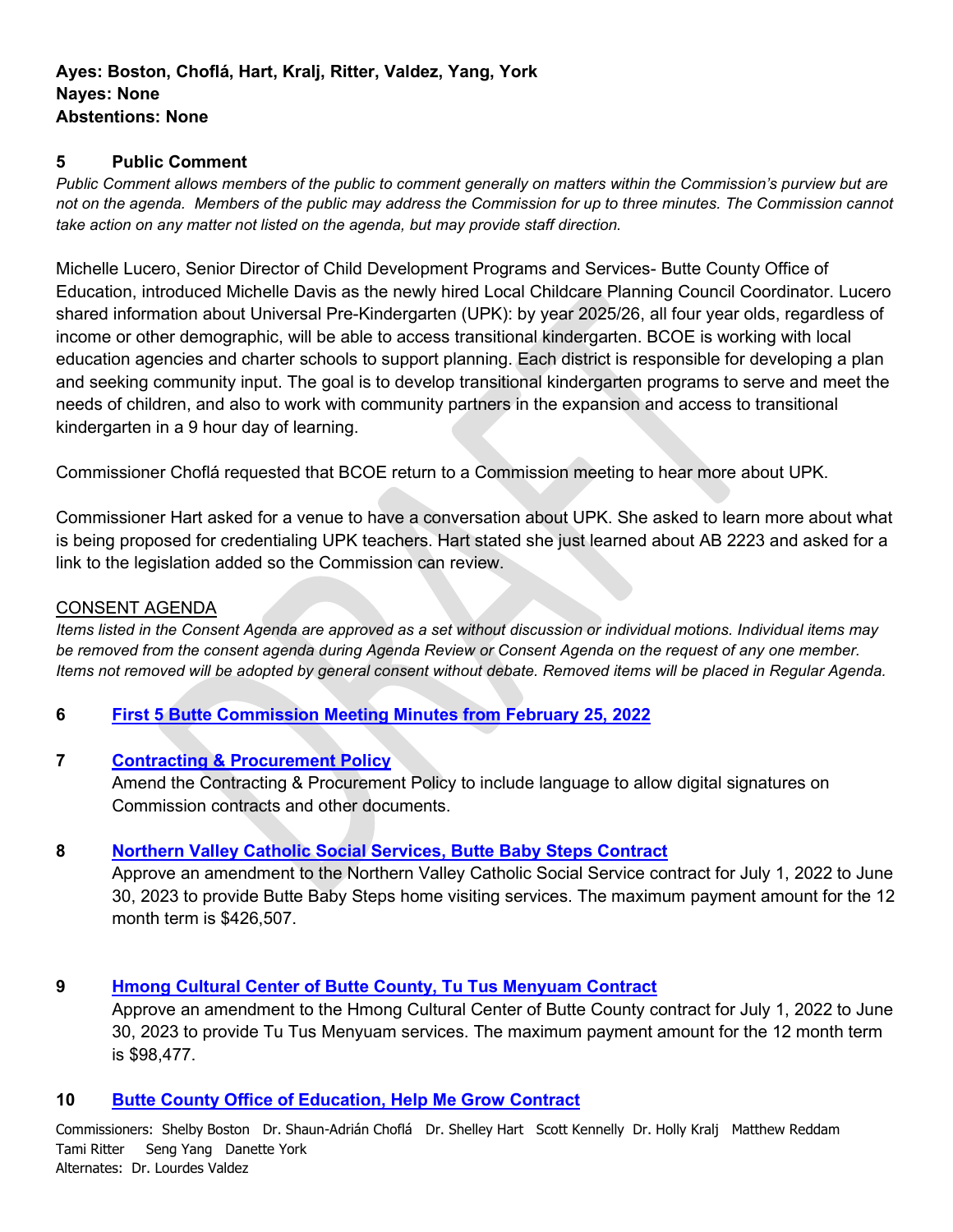Approve an amendment to the Butte County Office of Education contract for July 1, 2022 to June 30, 2023 to provide Help Me Grow Butte services. The maximum payment amount for the 12 month term is \$40,723.

### **11 [Help Central Inc., Help Me Grow Contract](https://first5butte.org/assets/Meetings/Agendas/commission/2022-04-29/Item-11-Help-Central-Amendment-FY-22-23.pdf)**

Approve an amendment to the Help Central Inc. contract for July 1, 2022 to June 30, 2023 to provide Help Me Grow Butte services. The maximum payment amount for the 12 month term is \$25,000.

## **12 [Evalcorp Contract](https://first5butte.org/assets/Meetings/Agendas/commission/2022-04-29/Item-12-EVC-Amendment-FY-22-23.pdf)**

Approve an annual budget allocation with Evalcorp for the term of July 1, 2022 to June 30, 2023 to provide evaluation services. The maximum payment amount for the 12 month term is \$37,500.

### **13 [Matson & Isom Technology Solutions Contract](https://first5butte.org/assets/Meetings/Agendas/commission/2022-04-29/Item-13-MITC-Technology-Solutions-FY-22-23.pdf)**

Approve a contract with Matson & Isom Technology Solutions for the term of July 1, 2022 to June 30, 2023 to provide technology support and training. The maximum payment amount for the 12 month term is \$27,000.

### **14 [Commissioner Renewals](https://first5butte.org/assets/Meetings/Agendas/commission/2022-04-29/Item-14-Commissioner-Renewals.pdf)**

Commissioners Choflá, Kennelly, Kralj, and Reddam terms set to expire June 30, 2022. Commissioners request the Commission recommend their reappointment.

## **No items were requested to be pulled or objected to; the consent agenda passed.**

### PUBLIC HEARING

*Public Comment is invited at each agenda item. Agenda items may be taken out of turn. Members of the public may address the Commission for up to three minutes.*

# **15 [First 5 California Annual Report](https://www.ccfc.ca.gov/pdf/commission/meetings/handouts/Commission-Handouts-2022-01-27/Item-3c-Attachment-A-Draft-2020-21-Annual-Report.pdf)**

The Commission will conduct a public hearing and ask for input about the First 5 California 2020-2021 Annual Report

The Chair opened the Public Hearing at 9:13 and asked for comments from the public. No comments were provided. Commissioner Choflá stated that the narrative for Butte County was impressive. The Public Hearing was closed at 9:15.

### REGULAR AGENDA Presentation/Discussion/Possible Action

*Public Comment is invited at each agenda item. Agenda items may be taken out of turn. Members of the public may address the Commission for up to three minutes.*

### **16** Partner Showcase PRESENTATION

The Commission will receive video presentations from the following partners:

Butte County Office of Education: Help Me Grow; [IMPACT](https://www.ccfc.ca.gov/partners/qris.html#impact) and Dual Language Learners

Northern Valley Catholic Social Services: Dual Language Learners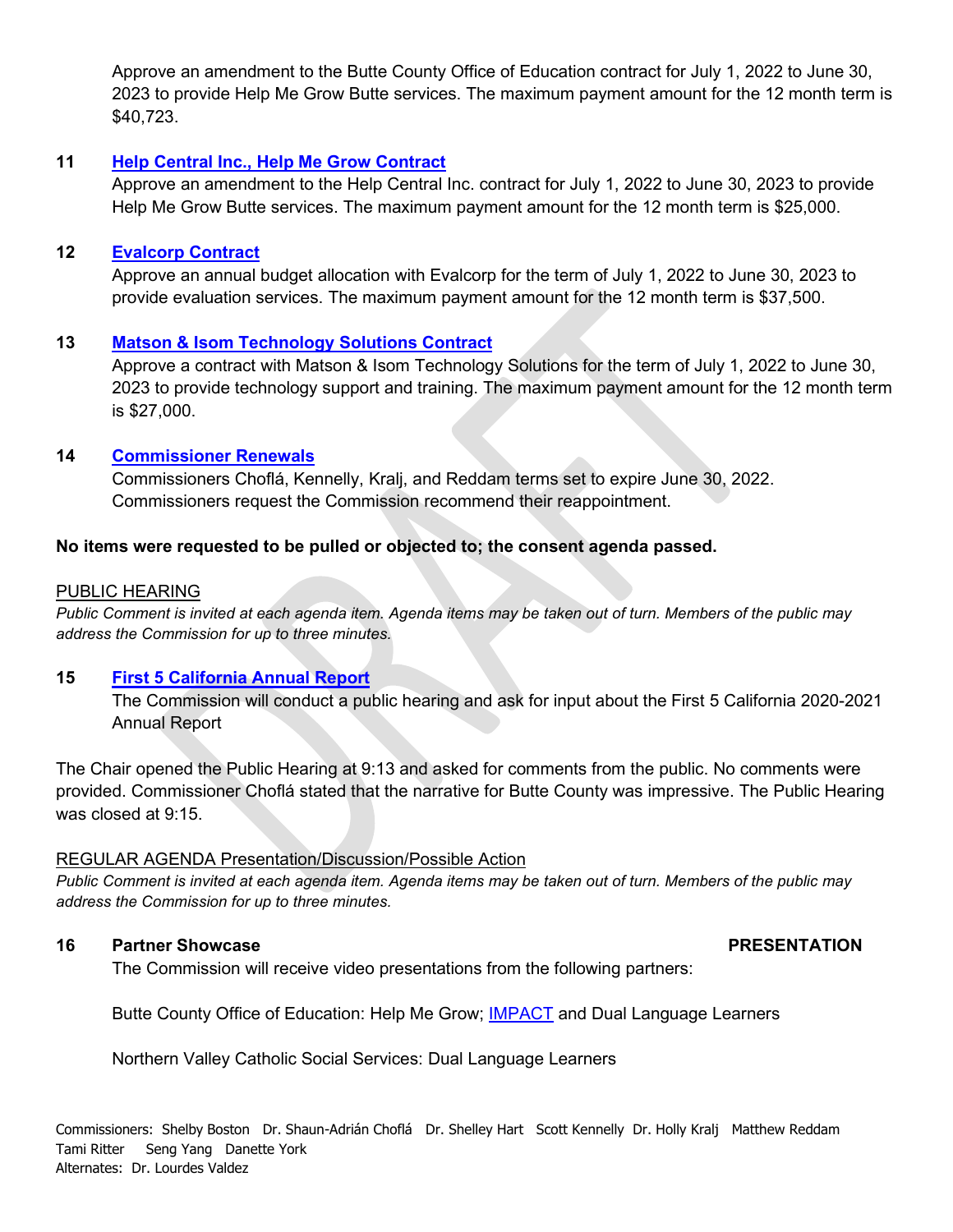The Commission received an audio-visual presentation from two Dual Language Learner programs. Commissioner Kralj commented that it was great to see the stories, and Commissioner Hart stated she was impressed with the far reach of the services.

**17 [Amend Commission Ordinance and Bylaws](https://first5butte.org/assets/Meetings/Agendas/commission/2022-04-29/Item-17-Ordinance-and-Bylaw-Amendment-Staff-Report.pdf) ACTION** Consider approving amendments to the Commission's Ordinance and Bylaws **Motion to approve the amendments to the Commission's Ordinance and Bylaws Motioned/Seconded: Kralj/Hart**

**Ayes: Boston, Choflá, Hart, Kralj, Ritter, Valdez, Yang, York Nayes: None Abstentions: None**

**18 2022-2023 Budget [and Long Term Financial Plan](https://first5butte.org/assets/Meetings/Agendas/commission/2022-04-29/Item-18-Budget-and-LTFP-Workshop.pdf) Workshop DISCUSSION**  The Commission will receive a presentation and provide direction to staff about Long Term Financial Planning and budget development for Fiscal Year 2022-23.

Director Bauer reviewed the proposed 2022-23 budget with the Commission and responded to questions from Commissioners. Commissioner Boston asked about the decrease in First 5 California funds, and Bauer explained that the Dual Language Learner funds, which made up the bulk of that line item, were one time funds and would sunset at the end of the current fiscal year. Commissioner York reminded the Commission that the home visiting expansion funds appeared in the governor's proposed budget, but that budget had not yet been approved and there was not a guarantee that those funds would come to Butte County. Commissioner Choflá stated that he would like to see additional support for partners to learn how to secure grant funds from sources other than First 5.

The Chair called for a 5 minute break at 10:12 The Chair reconvened the meeting at 10:17

19 Strategic Plan and Evaluation Advisory Committee **ACTION** The Commission shall appoint a Chair and Co-Chair for the Strategic Plan and Evaluation Advisory **Committee** 

**Motion to appoint Commissioner Hart as Chair and Commissioner Reddam as Co-Chair of the Strategic Plan and Evaluation Advisory Committee Motioned/Seconded: Ritter/Boston Ayes: Boston, Choflá, Hart, Kralj, Reddam, Ritter, Valdez, Yang Nayes: None Abstentions: None Absent: York**

**20 [Executive Committee Report](https://first5butte.org/assets/Meetings/Agendas/commission/2022-04-29/Item-20-Executive-Committee-Summary-DRAFT.pdf) INFORMATION**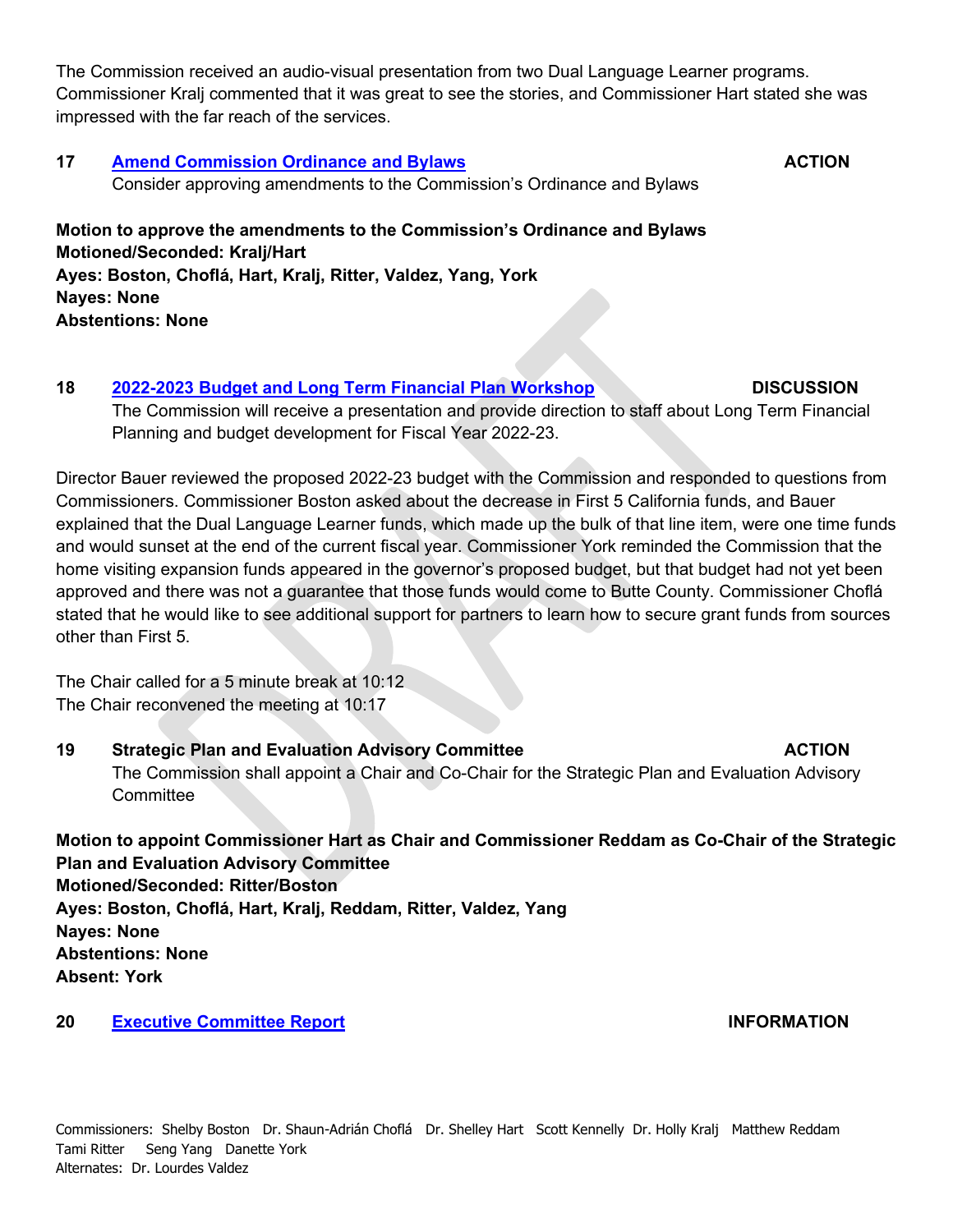Director Bauer pointed out that future Commission meetings will be held in-person, with the June meeting scheduled to be held in the Andes Room at the Department of Employment and Social Services at 78 Table Mountain Blvd.

Commissioner Boston reminded that the Executive Committee had proposed to discuss term limits, but forgot to bring it up during the Ordinance and Bylaws Item. Commissioner Choflá stated that there was discussion about a term limits, especially for the officer positions of the Commission. He asked the Commission if they would like to discuss at a future meeting. He directed staff to agendize revisiting the Bylaws at the next Commission meeting.

# **21 Director Report INFORMATION**

Director Bauer provided an update about Help Me Grow, The Village, Apricot 360, First 5 Association Advocacy Day, upcoming outreach events, family resource center activities and technical assistance, First 5 Butte County social media, grant writing training and follow up.

Commissioner Kralj asked Bauer to provide a presentation about The Village to the Enloe OB committee and follow up with individual offices.

Commissioner Valdez pointed out that the number has changed and asked if 211 was not involved anymore? She also asked about insurance and income requirements for enrollment in Butte Baby Steps. Bauer explained all of the eligibility requirements for the local home visiting programs and asked that referrers send families directly to The Village rather than trying to remember the requirements. Valdez requested an orientation for pediatricians and for Feather River Tribal Health. Valdez asked for a google calendar for the Commission outreach activities.

Commissioner Choflá stated that he attended the Grant Writing training and that the relationships and connections were nice to see.

# **22 Commissioner Announcements INFORMATION**

Commissioner Choflá announced that Butte College will be formally offering Spanish language ECE classes at Butte College and provided a 12 and 24 credit certificate.

Commissioner Hart announced that she got an email from Michelle Lucero about the certificate program in Infant and Early Childhood Mental Health. Lucero explained that CDSS is supporting payment for individuals with a MA to go through the certificate in IECMH.

Commissioner Yang announced that they would be doing the Dual Language book distribution on May 11 from 6-8 pm and the mobile clinics would be available for Hmong community May 3 from 3-5 pm, and a mental health event on May 18 from 10-1 pm.

Bauer announced that this is Anna Ling's last Commission meeting. Commissioner Choflá expressed his gratitude to Anna for all she has done. Commissioner Hart expressed her gratitude and recognized how integral she has been to the great work of the Commission. Commissioner Kralj said that Anna is brilliant and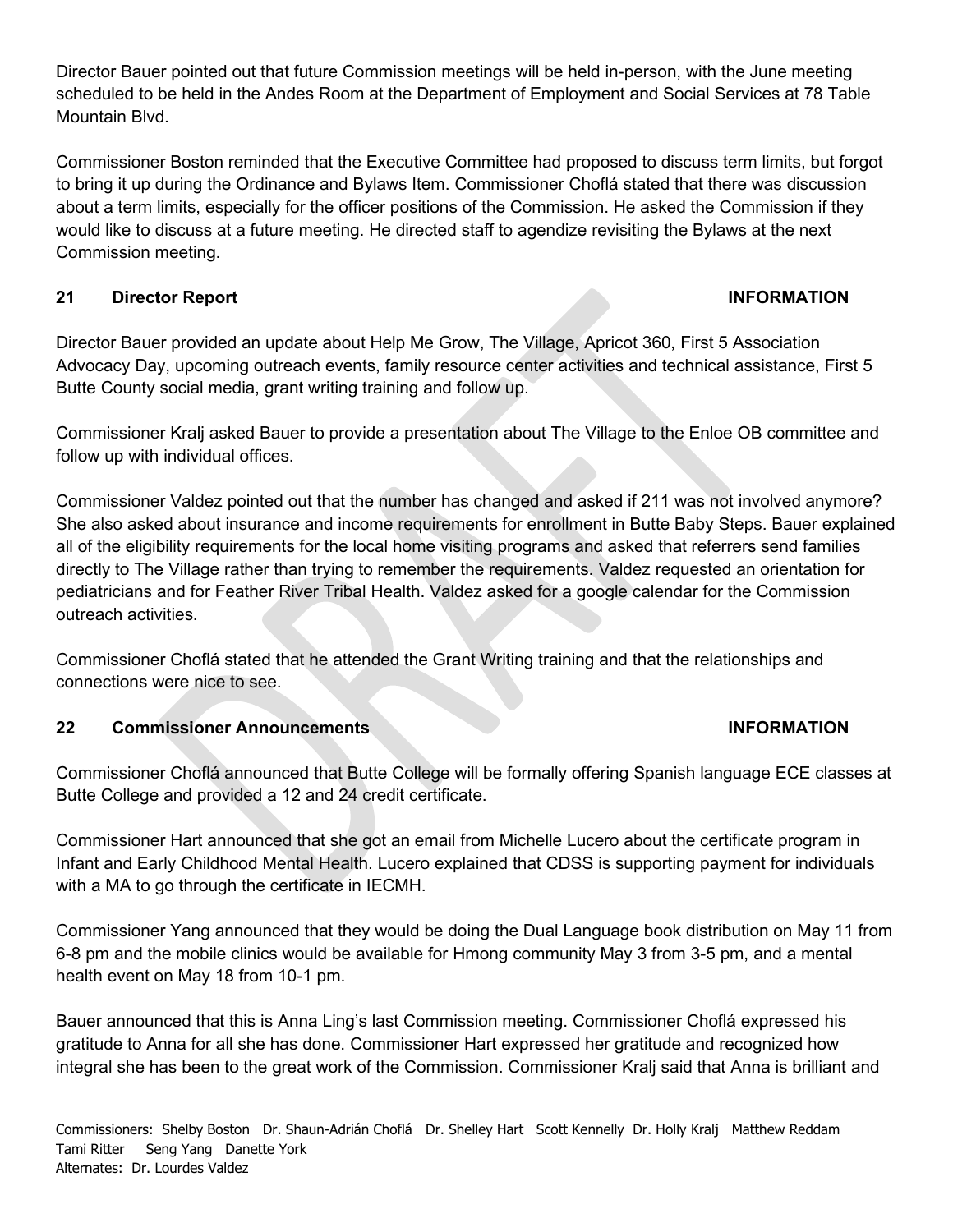has been a behind the scene powerhouse of getting things done. Commissioner Yang thanked Anna for being part of the Commission and what she has done for Butte County over the past two years.

**Motion to Adjourn: Yang/Ritter Ayes: Boston, Choflá, Hart, Kralj, Reddam, Ritter, Valdez, Yang Nayes: None Abstentions: None**

The Chair adjourned the meeting at 11:00

### **Adjourn. Next regular meeting June 24, 2022**

**Respectfully Submitted**

### **Non-Agendized Items**

### **Funding approved since February 25, 2022 Commission meeting:**

\$24,999 to the Butte County Library [to conduct a Community Scan to determine the feasibility of establishing a](https://first5butte.org/assets/Meetings/Agendas/commission/2022-04-29/NA-Library-FRC-Contract-Final.pdf)  [Family Resource Center\(s\) in the Oroville area](https://first5butte.org/assets/Meetings/Agendas/commission/2022-04-29/NA-Library-FRC-Contract-Final.pdf)

\$24,400 to the Child Abuse Prevention Council of Butte County to conduct a Community Scan to determine the [feasibility of establishing a Family Resource Center\(s\) in the Paradise and Upper Ridge area](https://first5butte.org/assets/Meetings/Agendas/commission/2022-04-29/NA-First-5-CAPC-FRC-4.25.22.pdf)

\$24,925 to the Hmong Cultural Center of Butte County to conduct a Community Scan to determine the [feasibility of establishing a Family Resource Center\(s\) for the Hmong community](https://first5butte.org/assets/Meetings/Agendas/commission/2022-04-29/NA-HCCBC-FRC-Contract-Final.pdf)

\$24,999 to Northern Valley Catholic Social Services to conduct a Community Scan to determine the feasibility [of establishing a Family Resource Center\(s\) in the Gridley area](https://first5butte.org/assets/Meetings/Agendas/commission/2022-04-29/NA-NVCSS-FRC-Contract-Final.pdf)

\$2,400 to Youth for Change to provide professional development to the Parents as Teachers home visiting [staff](https://first5butte.org/assets/Meetings/Agendas/commission/2022-04-29/NA-YFC-MOU-HVC.pdf)

### **First 5 Association and First 5 California:**

[Link to the First 5 Association Legislative Tracker](https://app.box.com/s/cd36kku1vwdbunexuwuya6r2nvxx675e)

#### **Research and News:**

[Researchers are ripping their gas stoves out of their houses for their kids health. Scary Mommy, April 20, 2022](https://www.scarymommy.com/lifestyle/researchers-gas-stove-pollution-kids-health)

#### **Advocacy and Support:**

Letter of Support for *Youth for Change* to implement the Parents as Teachers Program